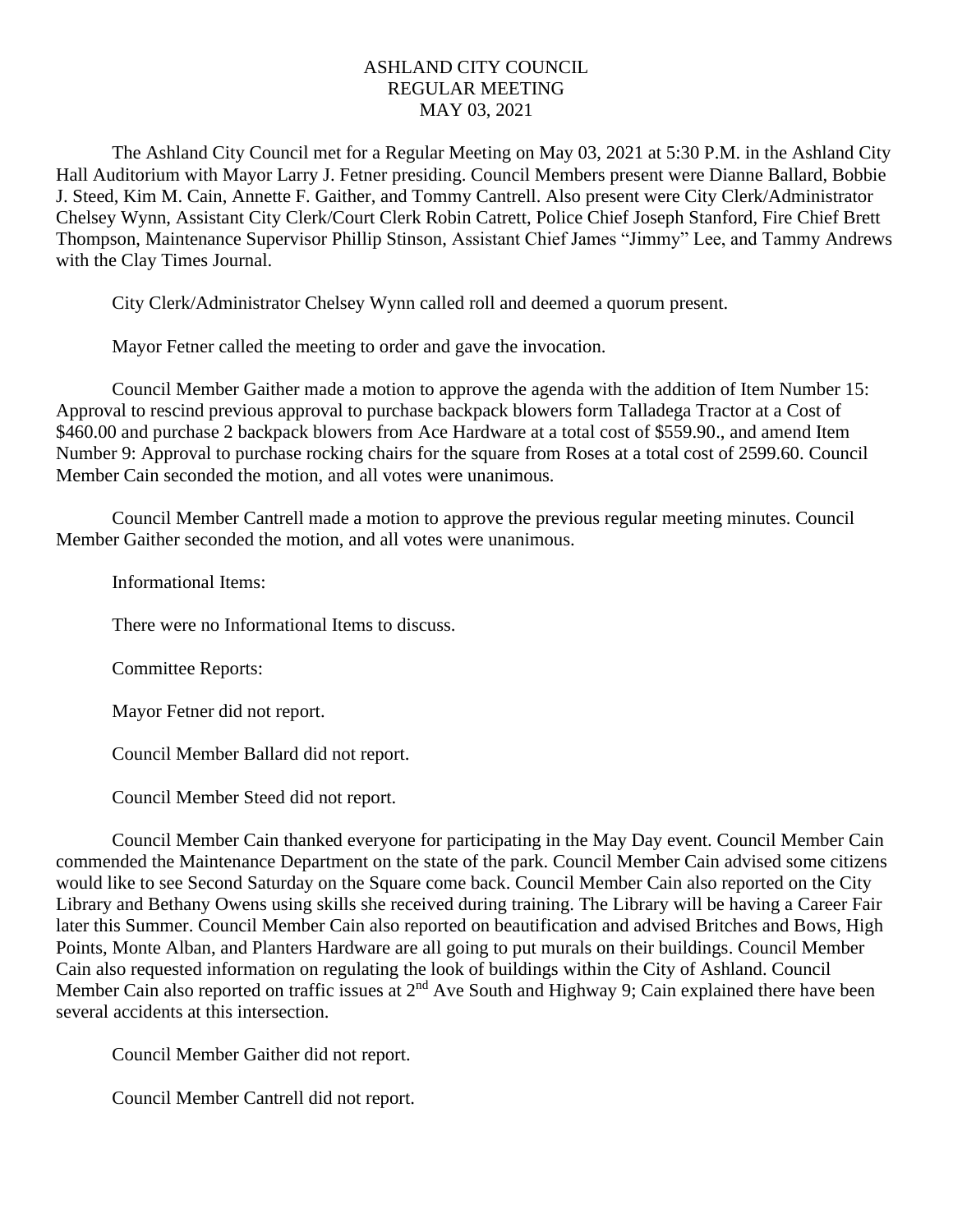Police Chief Stanford reported on the Police Department hosting active shooter training at the Ashland Armory with multiple departments participating. Chief Stanford reported the Police Department will be hosting Domestic Violence Training at the Wynn Building. Chief Stanford reported on the progress of Officer Burns and also reported Officer Chappell has decided to hang up the duty belt.

Fire Chief Thompson did not report.

Assistant Fire Chief reported on Sparky the Fire Dog going to all the schools for Fire Prevention, and a request for the head start to use the Wynn Building parking lot on May 22.

Maintenance Supervisor Stinson reported on agenda items and the request to replace tires on the Kubota Tractor. Supervisor Stinson advised this is the tractor the Maintenance Department uses for cutting Right of Ways. Supervisor Stinson also reported on the request to repair the older limb truck. Supervisor Stinson reported on an asbestos survey that has to be completed on the old Horn Café before the demolition can begin.

City Clerk/Administrator Wynn reminded everyone to please get the Statement of Economic Interest completed if they haven't already.

New Business:

Council Member Cain made a motion to approve the bills received since the last meeting in the amount of \$6,990.09. Council Member Ballard seconded the motion, and all votes were unanimous.

Council Member Cantrell made a motion approving to give Magistrate Sarah McKemie a raise to Range 12 Step 1 for annual evaluation, and the completion of a Bachelor's Degree in Criminal Justice, effective May 01, 2021. Council Member Gaither seconded the motion, and all votes were unanimous.

Council Member Gaither made a motion approving to pay Intuit Quick Books \$650.00 for annual payroll services. Council Member Cain seconded the motion, and all votes were unanimous.

Council Member Cain made a motion approving to pay the Law Office of Gregory M. Varner P.C. \$2,162.00 for March attorney fees. Council Member Gaither seconded the motion, and all votes were unanimous.

Council Member Cain made a motion approving to give Madison Morris a 2-step evaluation raise to Range 1 Step 4 effective April 19, 2021. Council Member Gaither seconded the motion, and all votes were unanimous.

Council Member Cantrell made a motion approving to pay White's Tire & Auto Repair LLC. \$1,815.88 for 4 new tires (state bid price), \$300.00 for mounting for tires for a total of \$2,119.88 (\$4.00 state fee included) for the Kubota Tractor for the Maintenance Department. Council Member Cain seconded the motion, and all votes were unanimous.

Council Member Cantrell made a motion approving to pay Mobile Communications America \$635.00 for radio and bracket for the Ashland Police Department. Council Member Cain seconded the motion, and all votes were unanimous.

Council Member Gaither made a motion to pay Frames Fabrication and Machine \$338.00 for cylinder repair on the old limb truck. Council Member Cantrell seconded the motion, and all votes were unanimous.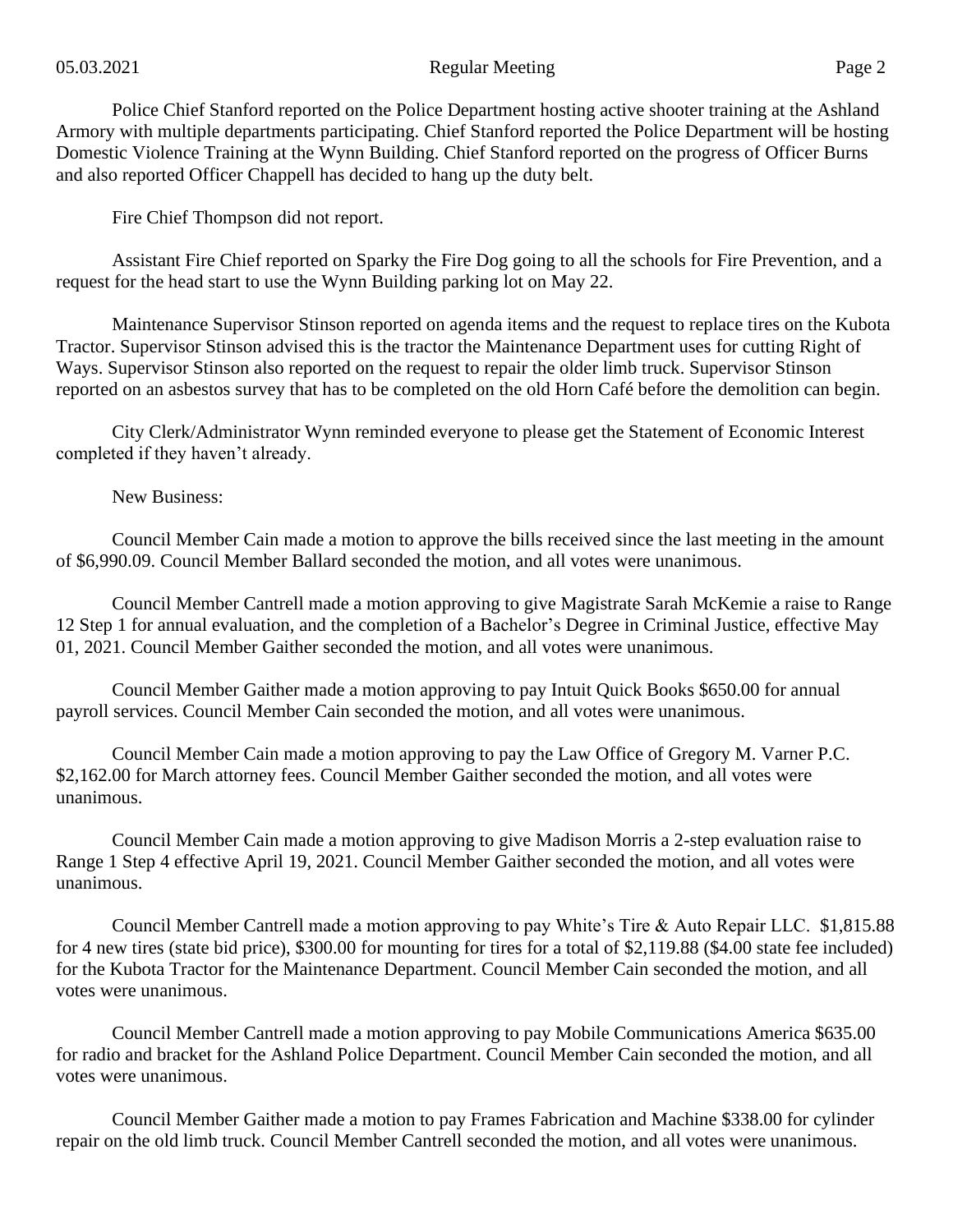Council Member Cain made a motion approving to purchase rocking chairs for the square from Roses at a total cost of \$2,599.60 (includes installation). Council Member Ballard seconded the motion, and all votes were unanimous.

Council Member Gaither made a motion approving to pay Valent Group \$375.00 for quarterly consulting fees. Council Member Cain seconded the motion, and all votes were unanimous.

Council Member Cantrell made a motion approving to pay Nafeco \$3,818.00 for uniforms for the Fire Department (paid from Fire Dept. Tax Fund). Council Member Gaither seconded the motion, and all votes were unanimous.

Council Member Cain made a motion approving to pay Pettus Paint and Body \$1,896.65 to do repairs to Patrol Unit 173. Council Member Steed seconded the motion, and all votes were unanimous.

Council Member Gaither made a motion to reassign Tony Hubbard to patrol, promote to Lieutenant, go back to hourly wages, and receive pay increase for increased responsibilities and evaluation to Range 15 Step 8 effective April 30, 2021. Council Member Cantrell seconded the motion, and all votes were unanimous.

Council Member Gaither made a motion approving to give Dispatcher Viktorija (McNeal) Loyd an evaluation-based raise to Range 6 Step 3 effective April 30, 2021. Council Member Cantrell seconded the motion, and all votes were unanimous.

Council Member Gaither made a motion to rescind previous approval to purchase backpack blowers from Talladega Tractor at a cost of \$460.00 and purchase 2 backpack blowers from Ace Hardware at a total cost of \$559.90. Council Member Cain seconded the motion, and all votes were unanimous.

Old Business:

No Items to discuss.

Resolutions, Ordinance, Orders, and Other Business:

Ordinance No. 2021-05-03-01 Amendment of Ordinance No. 2021-05-03-01, To Lease City Owned Property that is No Longer Needed for Public or Municipal Purposes.

Council Member Cain made a motion to suspend the rules to consider Ordinance 2021-05-03-01 Amendment of Ordinance No. 2021-05-03-01, To Lease City Owned Property that is No Longer Needed for Public or Municipal Purposes. Council Member Gaither seconded the motion.

Roll Call Vote:

Council Member Ballard – Yea

Council Member Steed – Yea

Council Member Cain – Yea

Council Member Gaither – Yea

Council Member Cantrell – Yea